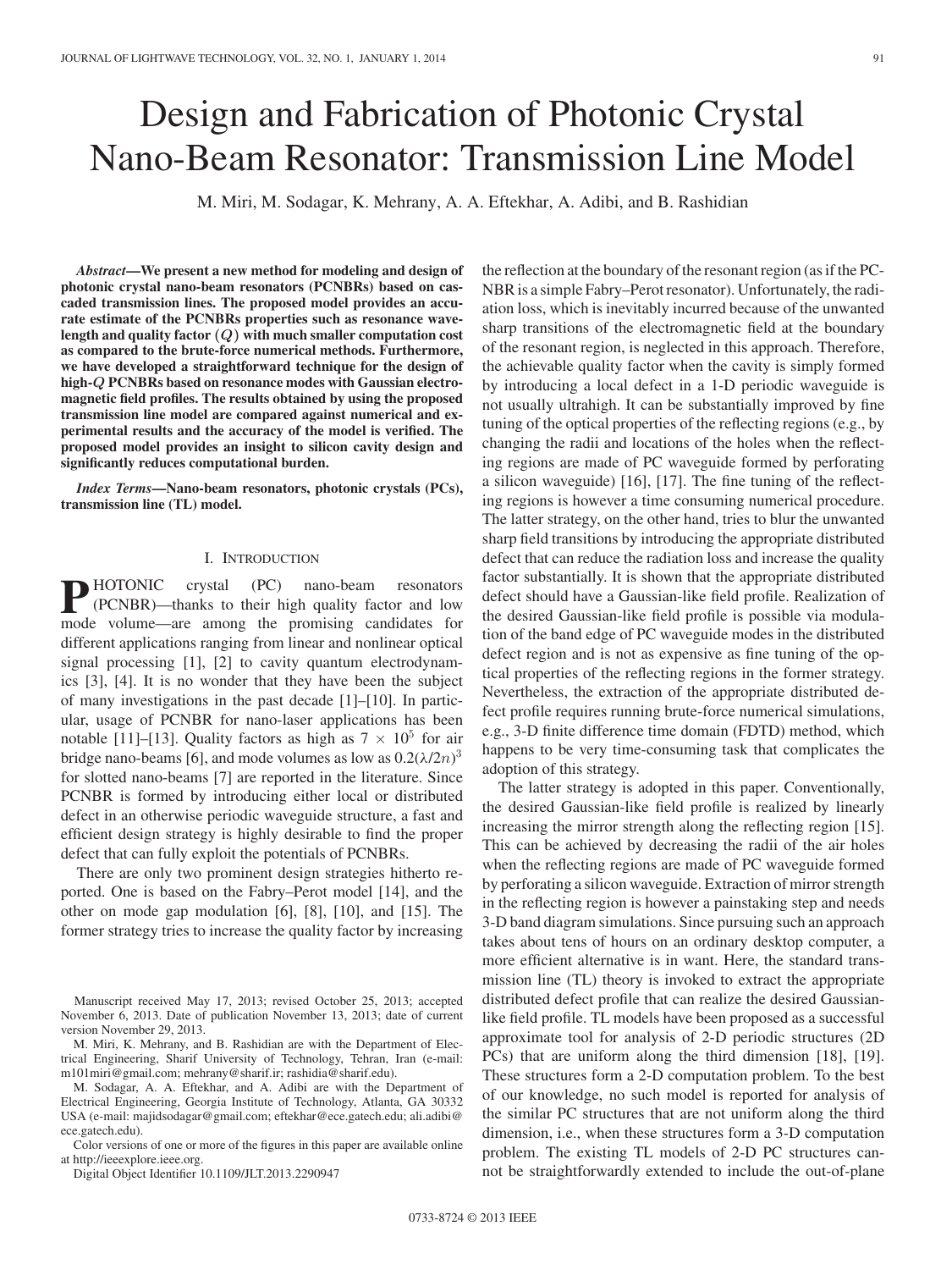

Fig. 1. Schematic view of a typical silicon PCNBR.

inhomogeneity and finite thickness of 3-D structures. This is carried out in this paper and the PCBNR is modeled by a TL circuit. The here-proposed TL model can considerably reduce the runtime of the process.

The structure of this paper is as follows. First, the details of modeling PCNBRs by TL are given in Section II. The PCNBR is divided to cascaded PC waveguide sections. Each section is modeled by a TL segment of the same length. The propagation constant and characteristic impedance of the TL segment are obtained by solving a set of equations that relates the numerically extracted reflection coefficient of the waveguide section to the sought-after parameters of the TL segment. Once the parameters of the TL segment modeling each PC waveguide section are obtained, the PCNBR is automatically modeled by cascaded TL segments. The accuracy of the proposed TL model in extraction of the resonance wavelength and its corresponding quality factor is verified by analysis of a typical Fabry–Perot PCBNR. The zero frequency of the imaginary part of the network's total impedance and its corresponding frequency bandwidth give the resonance wavelength and its corresponding quality factor, respectively. It is shown that the results obtained by the proposed model are as accurate as those obtained by brute force numerical method. In Section III, the proposed model is employed to design resonators of very high quality factor. To this end, the field profile of the PCNBR mode is first related to the voltage distribution within the cascaded TL model. The parameters of the TL segments are then obtained in such a manner that the voltage distribution becomes Gaussian. In Section IV, the designed structure is fabricated and characterized. The obtained results demonstrate the accuracy and efficiency of the proposed TL model for analysis and design of PCBNRs. Finally, the conclusions are made in section V.

## II. TRANSMISSION LINE MODEL FOR PCNBR

Without loss of generality, we focus on PCNBR that is formed by perforating equidistant circular air holes in a silicon rib waveguide. The schematic of such a structure is shown in Fig. 1. The resonant region is formed by changing the radii of  $2n$  holes sandwiched between two PC waveguide mirrors, whose periodicity and radii of holes are denoted by  $a$  and  $r_m$ , respectively. In accordance with Fig. 1, there is a plane of symmetry around which the radii of holes within the resonant region are shown by  $r_i, i = 1, 2, \ldots, n$ .

Given that the distance between the center of two adjacent holes is a, the PCNBR in Fig. 1 can be regarded as a cascaded sequence PC waveguide sections with length  $a$ ; each with its



Fig. 2. FDTD simulation structure for the calculation of reflection coefficient. Waveguide section is illuminated by a rib waveguide mode while perfectly matched layer (PML) boundary conditions are used at both ends of the waveguides and reflection coefficient is calculated at indicated plane.

specific PC hole radius (see Fig. 1). As mentioned earlier if a TL model is developed for each PC waveguide section, then the PCNBR can be modeled by cascaded TL segments. In the next section, we use cascaded TL model to calculate the PC waveguide transmission/reflection.

## *A. Transmission Line Model for PC Waveguide Sections*

Consider a typical waveguide section whose length is a, and has a circular air hole of radius r. Two steps are to be taken to replace such a waveguide section by a TL segment. The propagation constant of the TL segment  $\gamma$  and its impedance  $z_c$  are to be determined. In the first step, the reflection of the waveguide section when it is created by perforating an air hole of radius  $r$  within the silicon rib waveguide is numerically extracted by using 3-D FDTD. Fig. 2 shows the details of FDTD reflection calculation. The waveguide section is illuminated by a rib waveguide mode while perfectly matched layer boundary conditions are used at both ends of the waveguides and reflection coefficient is calculated at the plane that is indicated in Fig. 2. The rib waveguide mode in the FDTD simulation is modulated by a temporal Gaussian envelope and therefore reflections is calculated at a range of frequencies.

For each PC waveguide section two simulations should be performed to extract two unknown parameters  $\gamma$  and  $z_c$ . These two simulation steps are shown in Fig. 3. In following calculations all impedances are normalized in respect to characteristic impedance of the rib waveguide. In accordance with Fig. 3(a), if the waveguide section is to be replaced by a TL segment of length a then the reflection coefficient  $\Gamma_1$  can be written in terms of the propagation constant  $\gamma$  and the normalized characteristic impedance  $z_c$ :

$$
\Gamma_1 = \frac{z_{\text{in}(1)} - 1}{z_{\text{in}(1)} + 1} \tag{1}
$$

where  $z_{\text{in}(1)}$  is the normalized input impedance of the TL segment that models the waveguide section

$$
z_{\text{in}(1)} = z_c \frac{1 + z_c \tanh \gamma a}{z_c + \tanh \gamma a}.
$$
 (2)

In the second step, the reflection coefficient of the waveguide section when it is cascaded by the same waveguide section is numerically extracted. In accordance with Fig. 3(b), the cascaded waveguide sections are to be replaced by a TL segment of length 2a. This time, the reflection coefficient of the structure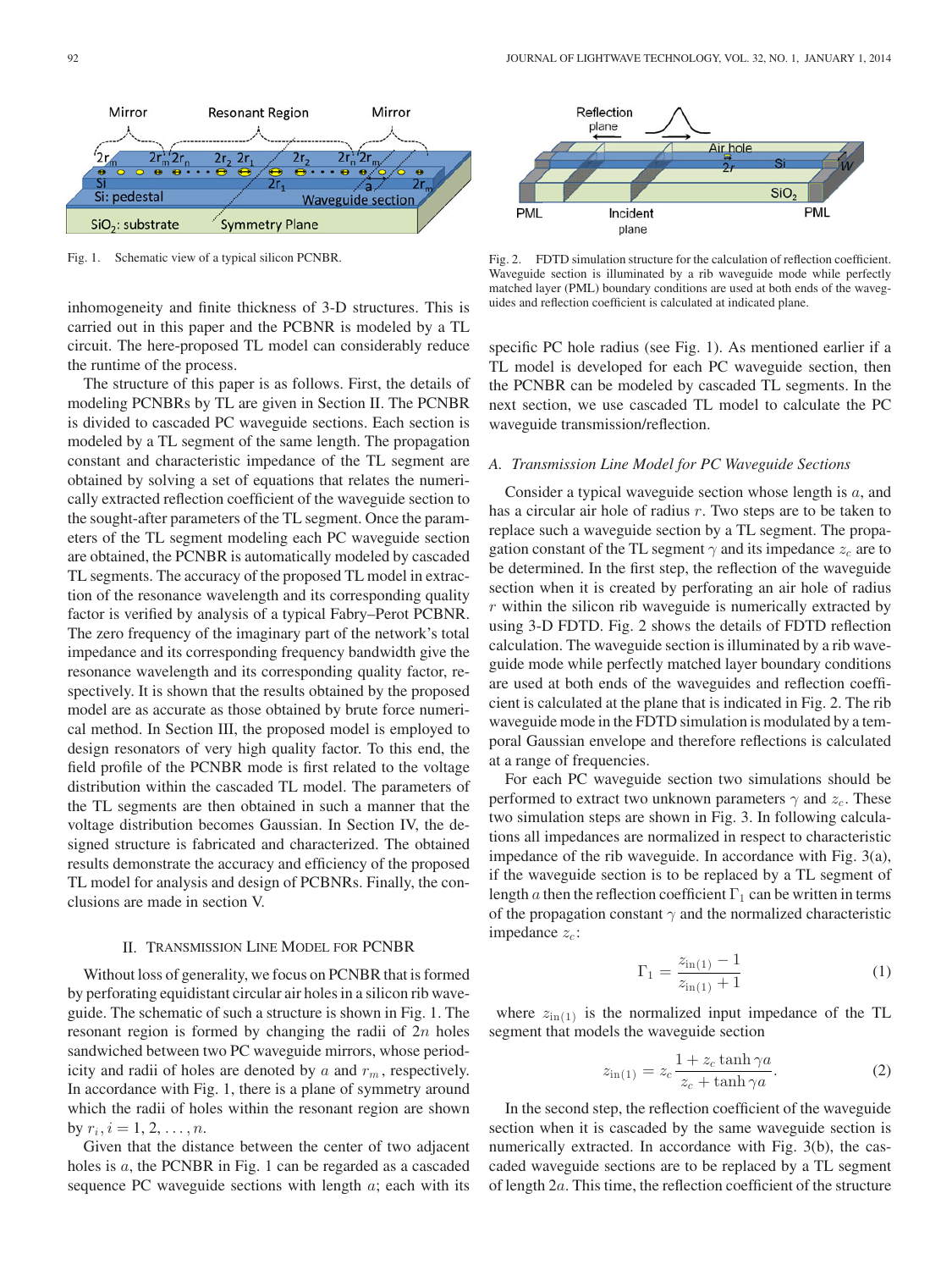

Fig. 3. Extraction of the TL model for a typical waveguide section of the PCNBR shown in Fig. 1. (a) The first step in extraction of the model parameters. (b) The second step in extraction of the model parameters.

 $\Gamma_2$  can be written as

$$
\Gamma_2 = \frac{z_{\text{in}(2)} - 1}{z_{\text{in}(2)} + 1} \tag{3}
$$

where  $z_{\text{in}(2)}$  is the normalized input impedance of the TL segment that models the cascaded waveguide sections

$$
z_{\rm in(2)} = z_c \frac{1 + z_c \tanh 2\gamma a}{z_c + \tanh 2\gamma a}.\tag{4}
$$

Given that the reflection coefficients  $\Gamma_1$  and  $\Gamma_2$  are numerically extracted, the propagation constant  $\gamma$  and the normalized characteristic impedance  $z_c$  of the TL model of the waveguide section can be straightforwardly obtained by solving the following set of equations:

$$
z_c \frac{1 + \tanh^2 \gamma a + 2z_c \tanh \gamma a}{z_c + z_c \tanh^2 \gamma a + 2 \tanh \gamma a} = \frac{1 + \Gamma_2}{1 - \Gamma_2}
$$
 (5.a)

$$
z_c \frac{1 + z_c \tanh \gamma a}{z_c + \tanh \gamma a} = \frac{1 + \Gamma_1}{1 - \Gamma_1}.
$$
 (5.b)

This nonlinear equation system can be solved by using numerical methods. Here we have used MATLAB software to solve these equations. It is worth noting that for  $r = 0$ , when no hole is perforated in the silicon rib waveguide, the abovementioned set of equations fail to render the normalized characteristic impedance and the propagation constant. To resolve this issue, other facts are to be used. Since no reflection is expected when  $r = 0$ , the normalized characteristic impedance of the TL model should be  $z_c = 1$ . Moreover, since the electrical length of the TL model for  $r = 0$  should not be different from the electrical length of the silicon rib waveguide, the propagation constant of the TL model  $\gamma$  should be equal to that of the silicon rib waveguide  $\beta$ . Calculated propagation constant and characteristic impedance for PC waveguide sections considered in following examples are complex number. This is in agreement with the fact that since desired frequency range is in the photonic mode gap of PC waveguides the equivalent TLs should have complex characteristics impedances and propagation constants. In the next section the proposed TL model will be used for designing PCNBRs based on algorithm discussed in Section II. But before considering the design problem, accuracy of the proposed model is tested by modeling a Fabry–Perot based PCNBR in the following section.

# *B. Modeling of the PCNBR Using Transmission Line Approach*

To demonstrate how the TL model of PC waveguide sections can be employed to model PCNBR and to verify the accuracy of the proposed model, a typical Fabry–Perot PCNBR is considered. Here the TL model for PC waveguide sections will be used to calculate resonance wavelength and quality factor the Fabry–Perot PCNBR. These values are then compared against results of 3-D FDTD simulations. The Fabry–Perot PCNBR is made by two PC waveguide mirrors that sandwich a resonant region with no holes. In accordance with the previous section, the waveguide sections of the Fabry–Perot PCNBR—a silicon rib waveguide together with PC waveguide mirrors- are substituted by their corresponding TL models. This is shown in Fig. 4(a). It is assumed that the silicon rib waveguide in which the Fabry–Perot PCNBR is to be fabricated has thickness of  $h =$ 240 nm, width of  $w = 500$  nm, and pedestal layer of thickness  $t = 50$  nm. The PC waveguide mirrors have five equidistant air holes of radius  $r = 80$  nm and  $a = 350$  nm. The length of the resonant region is  $L = 1.1 \mu m$ . To extract the resonance wavelength and the quality factor of such a typical PCNBR by using the proposed TL model, the normalized impedance of PC waveguide  $z_c$  and the propagation constants of PC waveguide and the silicon rib waveguide  $\gamma$  and  $\beta$  are to be calculated first. Then, the resonance condition of the TL model is to be satisfied. At the resonance wavelength, the imaginary part of the total impedance of the network should be zero [20]

Im 
$$
\{z_{\text{tot}}\} = 0
$$
;  $z_{\text{tot}} = z_L + z_R$  (6)

where  $z_R$  and  $z_L$  are the normalized impedances seen at the right- and left-hand sides of an arbitrary interface in the circuit, respectively. Here, the chosen interface corresponds to the boundary between the resonant region and the PC waveguide mirror

$$
z_L = \frac{z_{\text{load}} + j \tan \beta L}{1 + j z_{\text{load}} \tan \beta L} \tag{7.1}
$$

$$
z_R = z_{\text{load}} = z_c \frac{1 + z_c \tanh 5\gamma a}{z_c + \tanh 5\gamma a}.\tag{7.b}
$$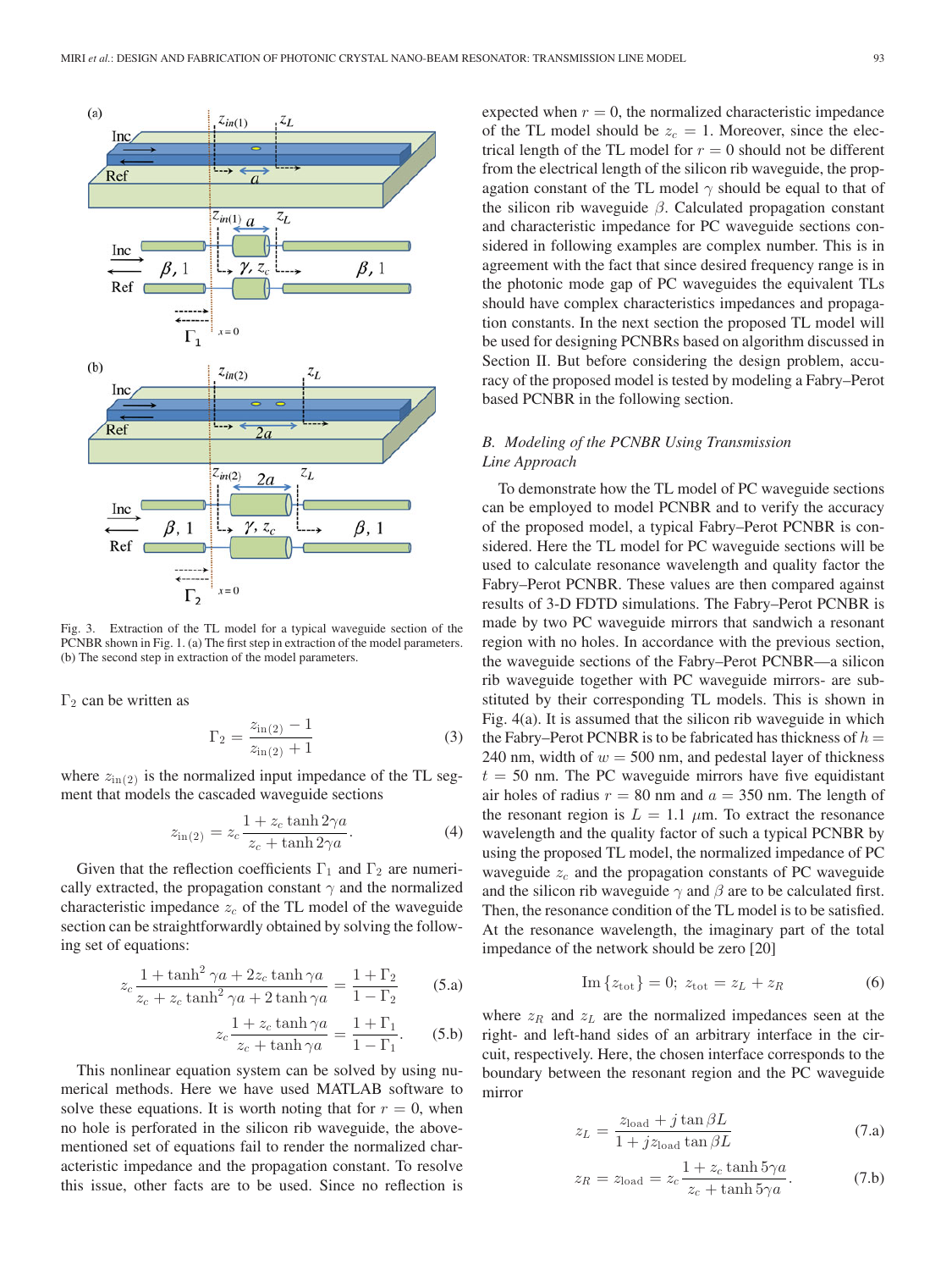

Fig. 4. (a) Schematic view of a typical Fabry–Perot PCNBR together with its equivalent TL model. (b) The x component of the electric field profile  $(E_x)$  of the resonance mode extracted from FDTD and absolute value of  $E_x$  in  $x = 0$ along the resonator.

Therefore by knowing propagation constant and characteristic impedance of the PC waveguide sections we can calculate  $z_R, z_L$ , and  $z_{\text{tot}}$  from above equations. However since the proposed TL model is a frequency domain model we need to perform a frequency sweep and calculate  $z<sub>tot</sub>$  for a range of frequencies to find the resonance frequency at which equation (6) is satisfied. Our calculations show that the resonance condition is satisfied when the wavelength of light at free space is  $\lambda_0 =$ 1548.60 nm. At this wavelength, the normalized impedance of PC waveguide is  $z_c = 0.0132 - 0.0100 i$ , and the propagation constants of PC waveguide and the silicon rib waveguide are  $\gamma$  $= 3.0971 \times 10^4 + 1.5914 \times 10^4 i$  and  $\beta = 1.0164 \times 10^7$ , respectively. The corresponding quality factor can then be easily obtained by finding the full-width at half maximum of the total impedance  $z<sub>tot</sub>$  [20]. From bandwidth of total impedance at the abovementioned resonance wavelength the quality factor of the PCNBR is found to be  $Q = 134.47$ .

Using the brute-force 3-D FDTD, the resonance wavelength and the quality factor of the same PCNBR are  $\lambda_0 = 1553.12$  nm, and  $Q = 133.15$ , respectively. These results are obtained by using the commercially available Lumerical software. It can be seen that the error of using the proposed model in calculation of the resonance wavelength and quality factor is below 0.3%, and 1%, respectively.

As it mentioned earlier one reason to have a rather low value for the quality factor in the Fabry–Perot PCNBR is the sharp transition of the electric field at the boundaries of the resonant region. This is shown in Fig. 4(b), where a snap shot of the  $x$ component of the resonant electric field profile;  $E<sub>x</sub>$ , is plotted together with its absolute value at  $x = 0$  and  $z = 0$ . The sharp transition at the boundary between the resonant region and the PC waveguide mirror is noticeable.

### III. PCNBR DESIGN

Given that the proposed TL model provides the resonance wavelength and quality factor of the PCNBR in a simple, quick and efficient manner, standard optimization procedures can be followed to design the desired PCNBR. Still, finding the optimum PCNBR having the maximum possible quality factor at a specified resonance wavelength requires a rather complex optimization procedure and is not a straightforward task. Here, a more heuristic approach based on physical principles is followed instead of pursuing a standard optimization technique in a blind manner. The most appropriate values for the geometrical parameters of the silicon rib waveguide and of the PC waveguide mirror are obtained to ensure that the radiation loss of the structure reaches the minimum possible level. Then, the resonant region is designed in two steps. First, air hole radius of the innermost PC waveguide section is chosen to support the desired resonance wavelength. Since the resonance wavelength of the PCNBR principle mode is close to the photonic band edge of the innermost PC waveguide section [15], the air hole radius is found by bringing the spectral position of the photonic band edge near the desired resonance wavelength. Second, air hole radii of the outer PC waveguide sections within the resonant region are found by trying to suppress the field profile mismatch between PC waveguide mirrors and the resonant region. In this way, the unwanted radiation loss is reduced. Since the least mismatch is observed when the electromagnetic field energy is optimally confined around a specific wave vector point in the momentum space [21], [22], the unknown radii of the air holes within the resonant region should support a Gaussian electromagnetic field profile [15], [21]. This step can be considerably expedited, when the proposed TL model is employed.

The width of the silicon rib waveguide in the to-be-designed PCNBR should be large enough to ensure that the waveguide mode is well below the light line (to reduce the radiation loss) while it should be small enough to ensure that the waveguide remains single mode. Since the PCNBR is to be fabricated on a SOI wafer whose silicon thickness is  $h = 240$  nm and since the pedestal layer has a  $t = 50$  nm thickness, the width of the waveguide can be  $w = 500$  nm to support a single propagating mode around the communication wavelength 1550 nm lying well below the light line.

The periodicity of the PC waveguide mirrors  $a$  should be small enough to ensure that the edge of the Brillouin zone  $\pi/a$  is farther than the edge of the radiation zone  $2\pi/\lambda_0$  [21], [22]. However, it cannot be too small otherwise the fabrication process becomes complicated. The periodicity of the to-be-designed PCNBR is here set to  $a = 340$  nm. The air hole radius of the PC waveguide mirror should be  $r_m = 80$  nm to make sure that the desired communication wavelength 1550 nm is at the center of the photonic gap. This is shown in Fig. 5, where the band structure of the PC waveguide mirrors and the desired resonance wavelength  $\lambda_0 = 1550$  nm are depicted.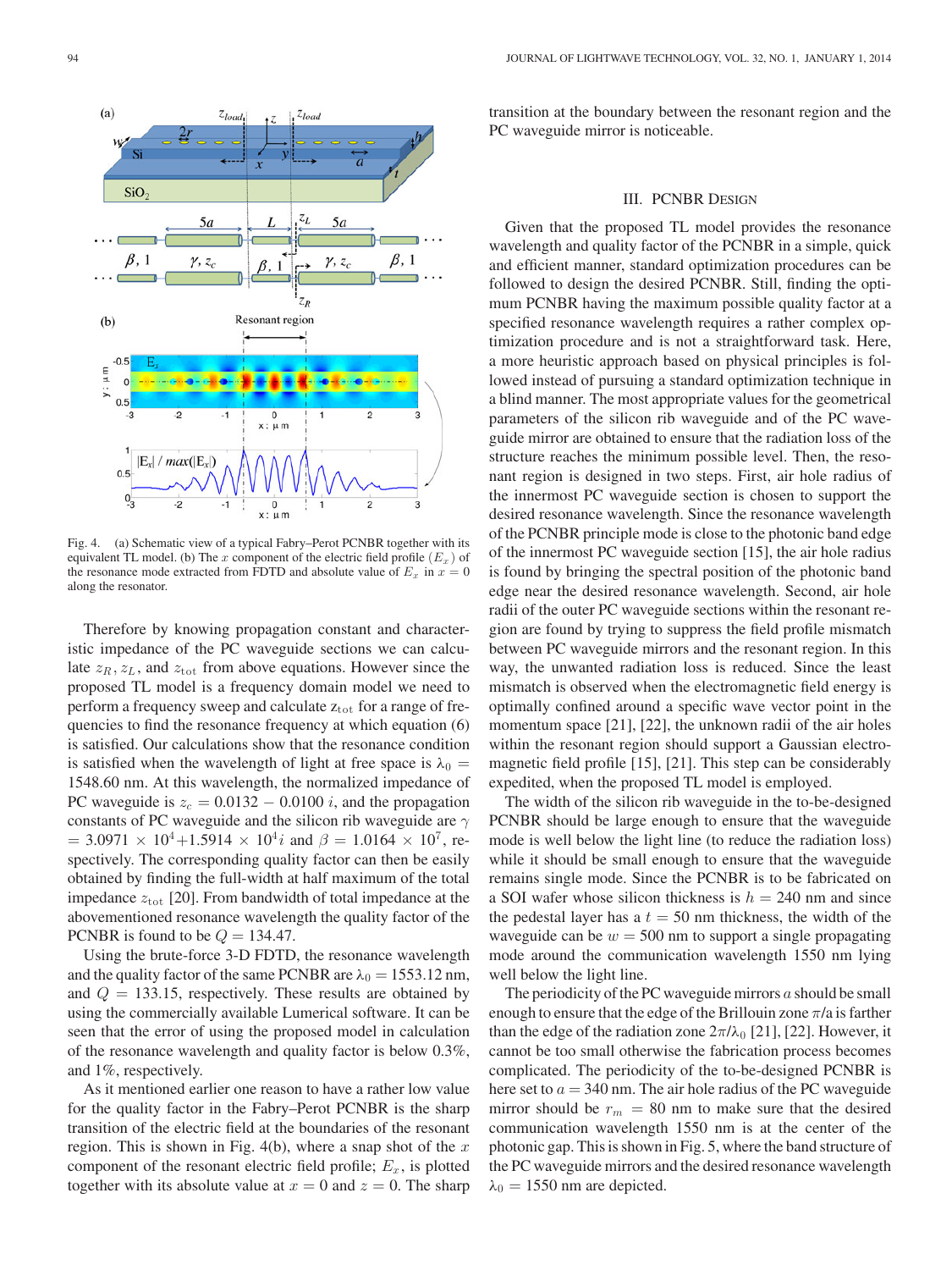

Fig. 5. Band structure of the photonic crystal waveguide mirrors with  $r_m =$ 80 nm (black solid lines), and the innermost photonic crystal waveguide section with  $r_1 = 110$  nm (blue dashed lines). These values are chosen to make sure that the desired communication wavelength 1550 nm will be at the center of the photonic gap of PC waveguide mirror and at the band edge of innermost PC waveguide sections.



Fig. 6. (a) Schematic view of the PCNBR. (b) TL model of the PCNBR. (c) The desired Gaussian voltage distribution.

Now that the silicon rib waveguide and the PC waveguide mirrors are designed, the details of the resonant region characteristics are to be worked out. These details are schematically depicted in Fig. 6(a). In accordance with the abovementioned strategy, the radius of the two innermost waveguide sections (forming the central waveguide region in Fig.  $6(a)$ ) should be  $r_1$  $= 110$  nm. In this manner, the lower edge of the photonic gap of the central waveguide coincides with the desired resonance wavelength  $\lambda_0 = 1550$  nm. This is also shown in Fig. 5, where the band structure of the central waveguide region is depicted by dashed line.

The outer PC waveguide sections form a transitional waveguide region connecting the central waveguide region to PC waveguide mirrors. Determination of the air hole radii of the transitional waveguide region is the most difficult step. This step is carried out by using the proposed TL model of the structure shown in Fig. 6(b). To support a Gaussian electromagnetic field profile within the resonant region, the voltage distribution should follow a Gaussian pattern. The appropriate Gaussian voltage distribution for the PCNBR of Fig. 6(a) is depicted in Fig. 6(c). It can be easily shown that the following ratio is to be held:

$$
\left|\frac{V_{n+1}}{V_n}\right| = \exp\left[-\frac{(n+1)^2a^2}{\sigma^2}\right] / \exp\left[-\frac{n^2a^2}{\sigma^2}\right]
$$

$$
= \exp\left[-\frac{(2n+1)a^2}{\sigma^2}\right]
$$

$$
n = 2, ..., N
$$
(8)

where  $\sigma$  is the standard deviation of the Gaussian profile and  $N$  is the number of the PC waveguide sections within each transitional region. It is worth noting that even though large  $\sigma$  is desirable because it results in large N and thus increases the quality factor by decreasing the radiation loss, we cannot increase  $\sigma$  beyond a certain value because by doing so we increase the mode volume of the resonant mode. A typical value at the resonance wavelength  $\lambda_0 = 1550$  nm is  $\sigma = 2 \mu$ m.

Given that the ratio of the forward and backward waves within nth TL sections can be written as  $V_n^+ / V_n^-$  =  $(z_{c,n}-z_{c,n-1})/(z_{c,n}+z_{c,n-1})$ , equation (8) can be further simplified and be written in terms of the characteristic impedance and propagation constant of the  $(n-1)$ th and *n*th TL sections

$$
\left| \frac{z_{c,n} \cosh \gamma_{c,n} a + z_{c,n-1} \sinh \gamma_{c,n} a}{z_{c,n}} \right| = \exp \left[ -\frac{(2n+1) a^2}{\sigma^2} \right]
$$

$$
n = 2, ..., N. \tag{9}
$$

Fortunately, the characteristic impedance and the propagation constant of the TL model representing the central waveguide region is already known, and thus the characteristic impedance and the propagation constant of the remaining TL models can be easily determined in a recursive manner. Each of iterations has a search step therefore a database of propagation constants and characteristic impedances for a number of TL segments should be prepared. Starting from  $n = 2$  in equation (9) which corresponds to closest PC waveguide section to the central PC waveguide section, we search the database for the TL segment (PC waveguide section) whose characteristic impedance and propagation constant satisfies equation (9). Then the same procedure should be repeated for the next segment ( $n = 3$ ) and so forth. The recursive algorithm is terminated when the characteristic impedance and the propagation constant of one of the outer waveguide sections is close enough to the characteristic impedance and the propagation constant of the PC waveguide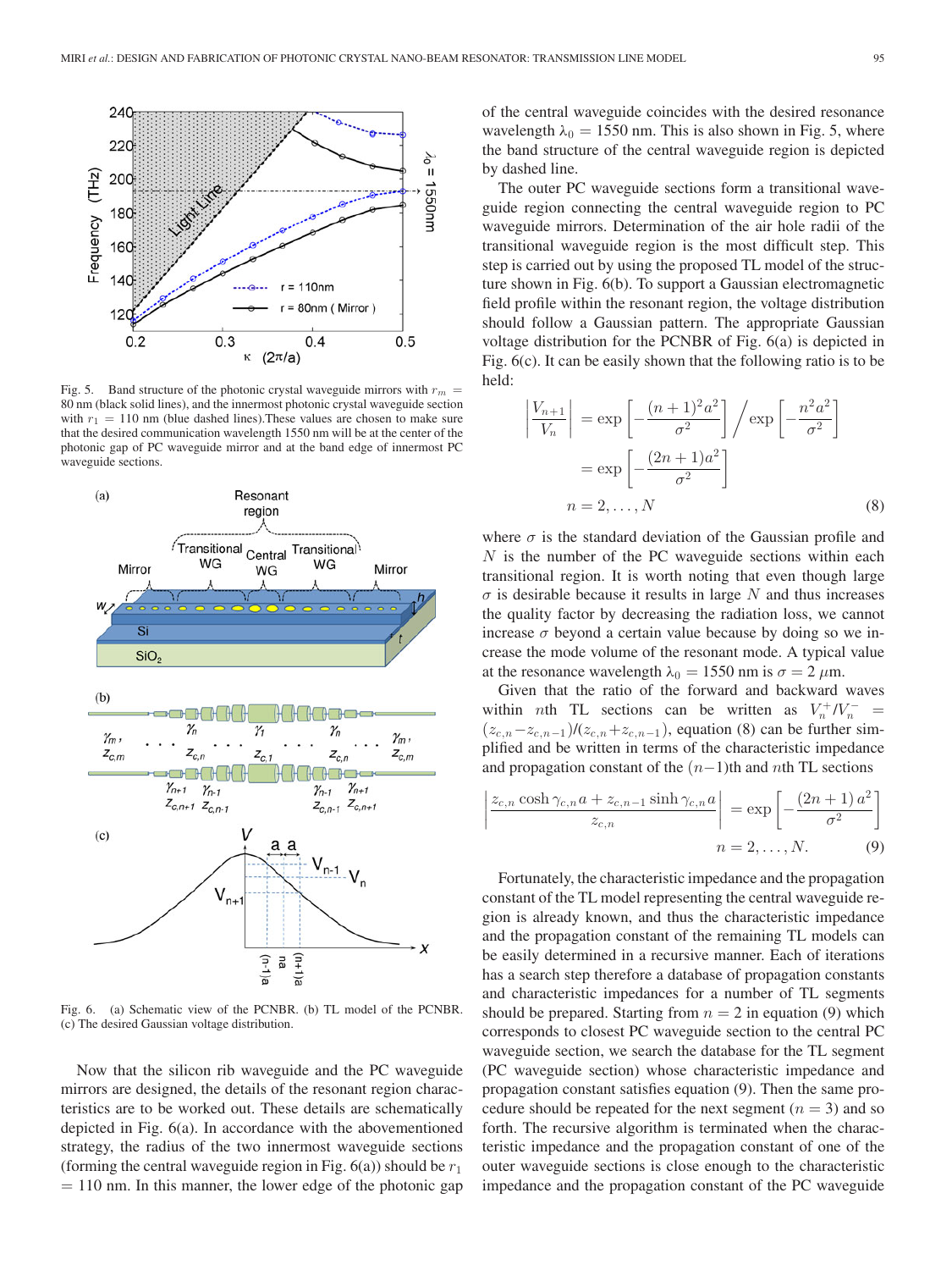TABLE I RADII OF AIR HOLES IN THE TRANSITIONAL REGION OF THE DESIGNED PCNBR

| Air Hole Number | Radius |
|-----------------|--------|
| r <sub>2</sub>  | 109.8  |
| r,              | 109.3  |
| r <sub>4</sub>  | 108.4  |
| r <sub>5</sub>  | 107.2  |
| r <sub>6</sub>  | 105.6  |
| r <sub>7</sub>  | 103.7  |
| $r_8$           | 101.4  |
| r <sub>9</sub>  | 98.7   |
| $r_{10}$        | 95.7   |
| $r_{11}$        | 92.4   |
| $r_{12}$        | 88.7   |
| $r_{13}$        | 84.7   |
|                 |        |



Fig. 7. (a) A snapshot of the x component of the electric field profile  $(E_x)$ of the resonance mode extracted from 3-D FDTD for a PCNBR with photonic crystal waveguide mirrors that are composed of 15 unit cells. (b) The absolute value of  $E_x$  in  $x = 0$  along the resonator (blue solid line) and a Gaussian distribution with the standard deviation of  $\sigma = 2 \mu m$  (dashed-dotted black line).

mirror. The difference is expected to be below 1%. In following example we have used a database of 30 different PC waveguide sections with air hole radiuses ranging from 110 to 80 nm.

Numerical calculations shows that for  $w = 500$  nm,  $h =$ 240 nm,  $t = 50$  nm,  $\sigma = 2 \mu$ m,  $r_m = 80$  nm, and  $r_1 = 110$  nm, the transitional region should be made of 12 waveguide sections whose radii of air holes are tabulated in Table I.

To demonstrate that the designed PCNBR has a Gaussian filed profile, the FDTD simulation is employed to analyze the structure when the PC waveguide mirrors are composed of 15 unit cells. The resonance wavelength and the quality factor of the structure are 1566.48 nm, and 1.46  $\times$  10<sup>6</sup>, respectively (difference between resonance wavelength and quality factor calculated by using the proposed TL model and results of FDTD simulations is less that 0.1% and 5%, respectively). In Fig. 7(a) snap shot of the x component of the resonant electric field profile  $E_x$  is plotted together with its absolute value at  $x = 0$  and  $z = 0$ . For the sake of comparison, a Gaussian envelop with the standard deviation of  $\sigma = 2 \mu m$  is also plotted in Fig. 7(b). The similarity between the desired Gaussian profile and the actual shape of the electric field is striking.

It is worth noting that the high level of the quality factor of the designed PCNBR can be partly attributed to the rather large number of unit cells in the PC waveguide mirror section. Unfortunately, having large number of unit cells in the mirror section decreases the coupling efficiency and increases the device foot

print. The transmission efficiency of the designed PCNBR in the direct coupling arrangement is below 4% (calculated by using proposed TL model). This is too low to be of practical importance. To improve the transmission efficiency, the same PCNBR with only six unit cells in the PC waveguide mirror section is considered. From TL model the resonance wavelength, the quality factor, and the transmission efficiency of this structure in the direct coupling arrangement are 1566.82 nm, 33900, and 33%, respectively. Although the quality factor of the structure is lowered, it is still high enough for miscellaneous applications. The transmission efficiency of the structure in the direct coupling arrangement; on the other hand, is considerably increased. The transmission efficiency can be further improved without deteriorating the quality factor of the structure. To this end, the radii of the air holes in the mirror section should be gradually decreased. But the gradual decrement of the air hole radii should be done in such a manner that no sharp transition be imposed on the electromagnetic field profile. Therefore, the same recursive formula should be used to guarantee the Gaussian field distribution. In this way, the PC waveguide mirror section in its original form is removed while the transitional region is extended. Since the lowest air hole radius that our fabrication process can realize with acceptable quality is about 50 nm, the air hole radii of the six unit cell sections in the extended transitional region are  $r_{m1}$  $= 80.5$  nm,  $r_{m2} = 75.5$  nm,  $r_{m3} = 70.5$  nm,  $r_{m4} = 65.0$  nm,  $r_{m5} = 59.0$  nm, and  $r_{m6} = 53.0$  nm. These values are obtained by using equation (9). TL model based calculations show transmission efficiency of 96% for this PCBNR. It worth noting that while calculating transmission efficiency with 3-D FDTD simulation is a time consuming task (nearly impossible for ultra-high quality factor PCNBRs [10]) TL model can be used to directly calculate the transmission efficiency of PCNBRs. From the theory of microwave networks we know that each TL section with characteristic impedance  $z_c$ , propagation constant  $\gamma$ , and length l, can be represented by a transmission matrix  $(T\text{-matrix})$ . The T-matrix of a network made of cascaded TL sections  $T_{\text{tot}}$  can be calculated by multiplying the T-matrices of subsequent TL sections. Once the overall T-matrix of the PCNBR structure is obtained by multiplication of the T-matrix of PC waveguide sections, the transmission efficiency of the PCNBR can be calculated straightforwardly.

In previous studies ultra-high quality factor PCNBRs are designed based on air bridge dielectric waveguide or dielectric waveguides without pedestal [6], [15]. In this paper we have focused on designing high quality factor PCBNRs based on silicon rib waveguides. Presence of a 50 nm pedestal layer in the rib waveguide increases the radiation loss of the structure and therefore decreases the quality factor of designed PCNBRs. This radiation loss is why the qualify factor of the designed PC-NBRs is lower than the quality factor of the PCNBRs reported in [6], [15]. It is by the way worth noting that extraction of the quality factor and the resonance wavelength by using the proposed approach remains valid as long as the quality factor of the PCNBR is in between  $10^6$  and  $10^3$ . Besides, PCNBRs with low quality factor suffer from radiation loss, which is not properly modeled by the TL model. The quality factor cannot be too high because otherwise the FDTD simulations needed for extraction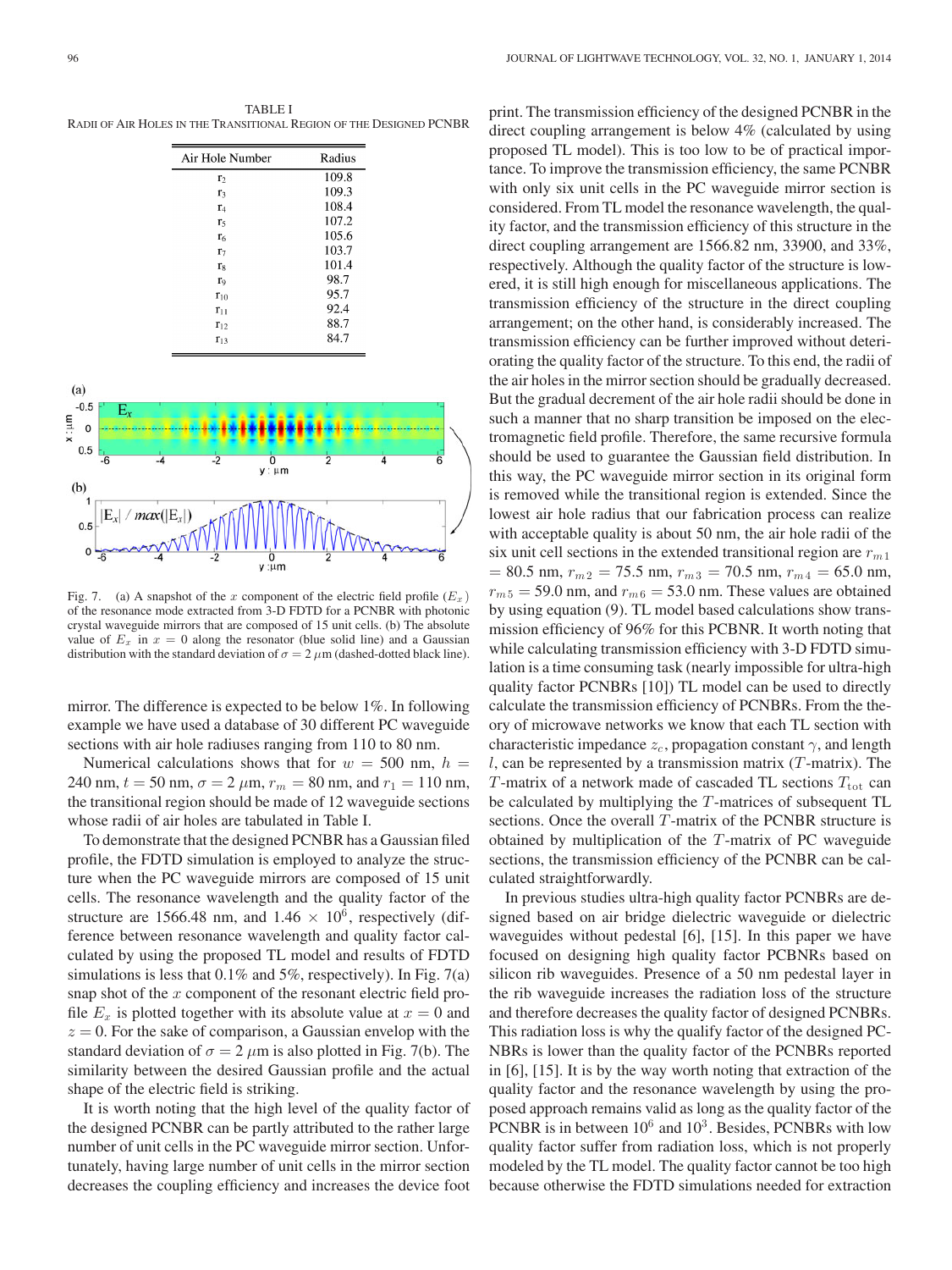

Fig. 8. Direct coupling scheme, characterization curve, and SEM image of the direct coupled nano-beam.

of the TL model parameters becomes very time consuming. One other important point is that the TL model considers one fundamental mode only. Therefore, the overall behavior of the structure should be dictated by the fundamental mode of the structure. In other words, higher order modes supported by the PC waveguide sections should remain below cut-off. Obviously, the PC waveguide cannot be multi-mode.

## IV. FABRICATION AND CHARACTERIZATION RESULTS

PCNBR designed in the last section is formed by perforating 13 pairs of air holes (with radii  $r_1 - r_{13}$  given in Table I) as the resonant region and 6 air holes (with radii  $r_{m1}-r_{m6}$  given in the previous section) as each mirror section in a silicon rib waveguide with a 50 nm pedestal layer (see Fig. 8). The PCNBR has been fabricated on a standard SOI wafer with 3 micron BOX and 240 nm top silicon layer. Patterns were defined by electron beam lithography (EBL) using 6% HSQ resist, spun at 5000 r/min for 60 s followed by prebaked at 90◦ for 3 min. After developing the EBL resist in 25% TMAH at an elevated temperature for 30 s, top silicon layer was dry etched by inductively coupled plasma tool using chlorine chemistry. The etching step is carefully controlled to etch 190 nm of the top Si layer and keep a pedestal layer with a thickness of 50 nm.

For characterization, the transmission spectrum over the wavelength range from 1510 to 1640 nm was measured using a wideband tunable laser and using a set of grating couplers to couple light to the PCNBR input/output waveguides. To improve the coupling efficiency from the input/output ridge waveguide to the PCNBR the air holes in the mirror section (at the

TABLE II CHARACTERIZATION, FDTD, AND TL MODEL RESULTS FOR DIRECT COUPLED NANO-BEAMS

|             | First Mode        | Second Mode      |
|-------------|-------------------|------------------|
| Model       | 1567.10nm / 25300 | 1586.50nm / 4180 |
| <b>FDTD</b> | 1566.82nm / 25200 | 1585.00nm / 4150 |
| Fabrication | 1564.20nm / 25000 | 1589.20nm / 4000 |

intersection of the input/output waveguides and the PCNBR) have been appropriately tapered and hence extinction of about 25 dB was achievable for the first mode. Fig. 8 shows the schematic diagram of device, the transmission spectrum, and the micro-graphs of the fabricated PCNBR. Two peaks have been observed in the transmission response centered at  $\lambda_0 =$ 1564.2 nm and at  $\lambda_0 = 1589.2$  nm with quality factors of 25000 and 4000, respectively. The measured quality factors of both modes are in good agreement with the prediction of the proposed model and also FDTD simulation (see Table II).

## V. CONCLUSION

We proposed a TL model for photonic crystal waveguide section and successfully used this model to design high quality factor PCNBR. This model provides an insight to silicon cavity design which significantly expedites simulation runtime. One particular PCNBR was designed to have maximum quality factor with a specific mode volume and resonance wavelength. The design procedure was based on realizing Gaussian field profile within the resonant region. Measurements show the excellent accuracy of the model in the estimation of the PCNBR resonance wavelength and quality factor.

#### **REFERENCES**

- [1] M. Belotti, M. Galli, D. Gerace, L. Andreani, G. Guizzetti, A. MdZain, N. Johnson, M. Sorel, and R. De La Rue, "All-optical switching in silicon-on-insulator photonic wire nano-cavities," *Opt. Exp.*, vol. 18, no. 2, pp. 1450–1461, Jan. 2010.
- [2] B. Schmidt, Q. Xu, J. Shakya, S. Manipatruni, and M. Lipson, "Compact electro-optic modulator on silicon-on-insulator substrates using cavities with ultra-small modal volumes," *Opt. Exp.*, vol. 15, no. 6, pp. 3140–3148, Mar. 2007.
- [3] R. Ohta, Y. Ota, M. Nomura, N. Kumagai, S. Ishida, S. Iwamoto, and Y. Arakawa, "Strong coupling between a photonic crystal nanobeam cavity and a single quantum dot," *Appl. Phys. Lett.*, vol. 98, no. 17, pp. 173104- 1–173104-3, Apr. 2011.
- [4] M. Eichenfield, R. Camacho, J. Chan, K. J. Vahala, and O. Painter, "A picogram- and nanometre-scale photonic-crystal optomechanical cavity," *Nature*, vol. 459, pp. 550–555, May 2009.
- [5] P. B. Deotare, M. W. McCutcheon, I. W. Frank, M. Khan, and M. Loncar, "High quality factor photonic crystal nanobeam cavities," *Appl. Phys. Lett.*, vol. 94, no. 12, pp. 121106-1–121106-3, Mar. 2009.
- [6] E. Kuramochi, H. Taniyama, T. Tanabe, K. Kawasaki, Y. Roh, and M. Notomi, "Ultrahigh-Q one-dimensional photonic crystal nanocavities with modulated mode-gap barriers on SiO2 claddings and on air claddings," *Opt. Exp.*, vol. 18, no. 15, pp. 15859–15869, Jul. 2010.
- [7] J. D. Ryckman and S. M. Weiss, "Low mode volume slotted photonic crystal single nanobeam cavity," *Appl. Phys. Lett.*, vol. 101, no. 7, pp. 071104- 1–071104-3, Aug. 2012.
- [8] M. Notomi, E. Kuramochi, and H. Taniyama, "Ultrahigh-Q nanocavity with 1D photonic gap," *Opt. Exp.*, vol. 16, no. 15, pp. 11095–11102, Jul. 2008.